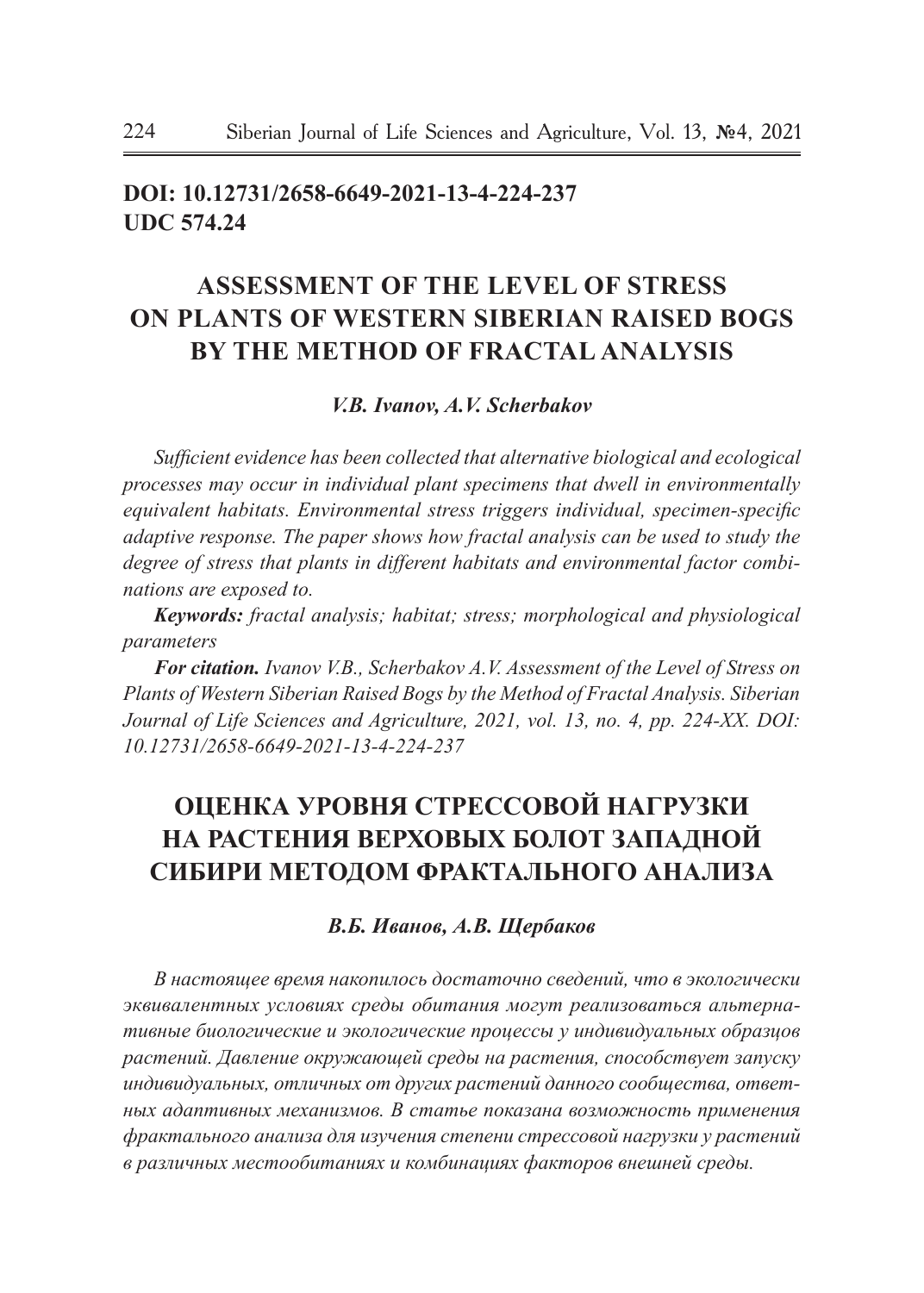*Ключевые слова: фрактальный анализ; условия обитания; стресс; морфофизиологические параметры*

*Для цитирования. Иванов В.Б., Щербаков А.В. Оценка уровня стрессовой нагрузки на растения верховых болот Западной Сибири методом фрактального анализа // Siberian Journal of Life Sciences and Agriculture. 2021. Т. 13, № 4. C. 224-ХХ. DOI: 10.12731/2658-6649-2021-13-4-224-237*

### **Introduction**

Individual environmental factors vary substantially, which is typical of natural plant habitats [1, 2, 12, 8]. Another important factor of such natural habitats is that they are dynamic, which causes the ubiquitous presence of various stressors [20, 21]. Lack of mineral nutrients, suboptimal water access and temperatures, and fierce competition are but a few of the many common natural stressors [3, 6, 15, 22]. Under such conditions, plants develop an extremely complex and plastic pattern of adaptive responses; these processes in individual plant specimens can be tracked by a broad spectrum of direct and recalculated morphological and physiological indicators [9, 28, 36].

Several papers have shown that in order to adapt to such unpredictable habitats, plants apply a multiplicity of adaptive responses, which makes them radically different from animals [5, 13, 14, 16, 17, 18, 38]. The principle is essential as follows: when exposed to this or that stress, a plant will trigger as many protective mechanisms as their resources allow [23, 19]. The intensity ratio of these mechanisms in individual plant specimens may vary on a daily basis whether in a laboratory setting or in field. In terms of the quantity and quality of its physiological mechanisms, a single plant may differ not only from its neighbors, but also from its former self from a day or a few days ago [11, 37, 39].

This is why the specimen-specific indicators and the general pattern of correlations in the environmental parameters vary so greatly. Correlations between plant indicators show a high degree of plasticity, which makes it difficult to estimate the influence of individual factors and the general stress that plants in this or that habitat are exposed to. Apparently, more intense stress is associated with lower resources available to plant defenses, which means plants need to use less defenses. This fully applies to plants in the harsh wilds of Western Siberia [4, 24, 25, 26, 28, 29, 31, 32, 33].

Therefore, plants may be expected to have more similar behavior when under severe stress, which can be shown by a variety of mathematical methods. This is the idea behind this research. To date, science lacks a simple and versatile stress assessment method applicable to plants in natural habitats.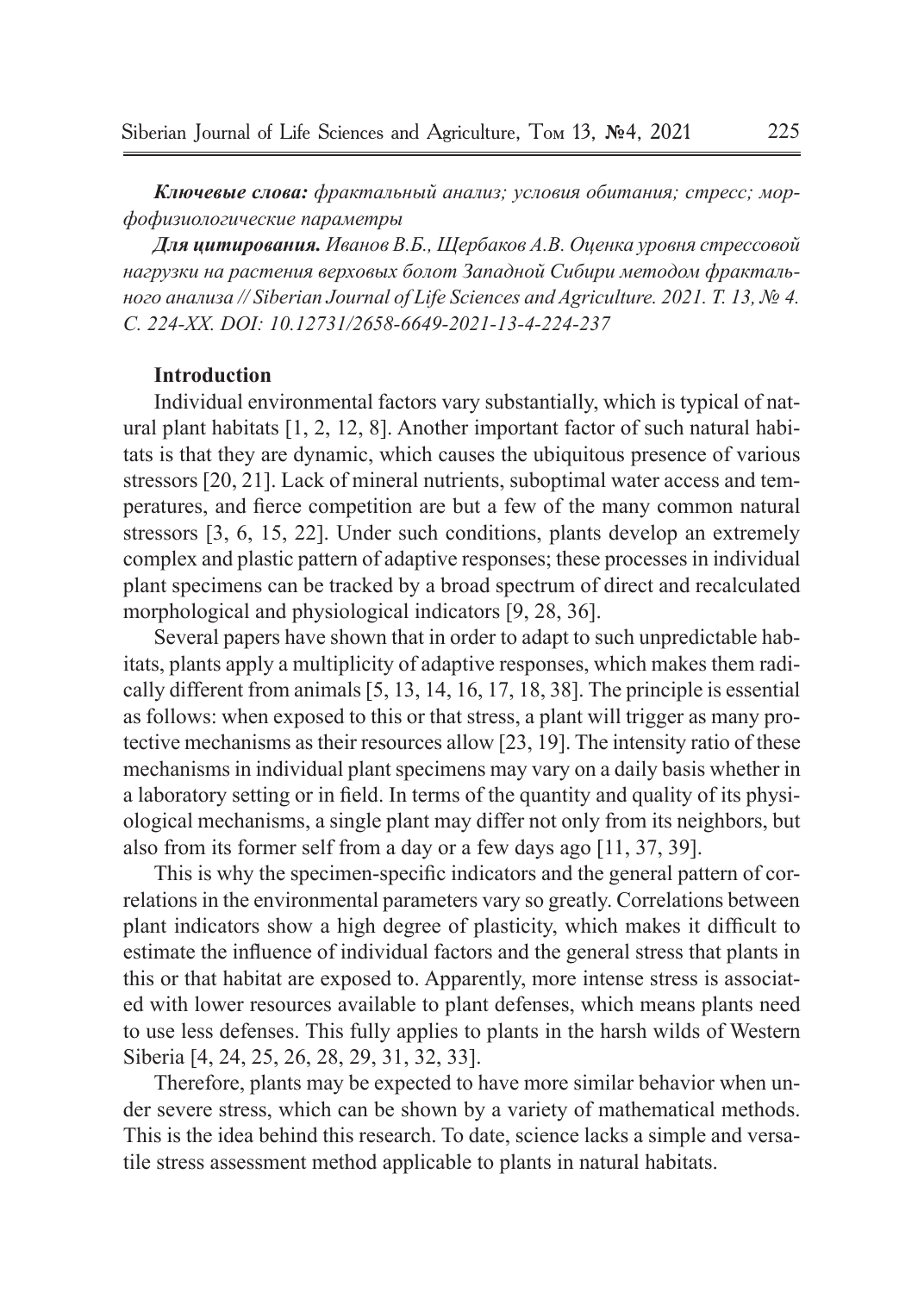## **Materials and Methods**

The fractal analysis finds ever greater use in biology and ecology. The general principles and applicability of fractal analysis to the ecological physiology of plants consist in the following. A multi-level object that features self-similarity across its levels, or a process that has self-similarity across its timespan, can be considered of fractal nature [7, 27, 31].

The fractal analysis classifies any multi-component system into one of the three categories:

- regular objects;
- fractal objects;
- predominantly chaotic objects.

Fractal analysis methods described in the literature and adapted herein apply to any array of specimen-specific data. This applies to both plants and to soil sampled in plant habitats. The fractal analysis procedure is outlined in Table 1.

*Table 1.*

| <b>Step</b>                                                                                | <b>Actions</b>                                                                                                                                                                                                                                                                                                                                                                                                             | <b>Criteria and results</b>                                                                                                                                                                    |
|--------------------------------------------------------------------------------------------|----------------------------------------------------------------------------------------------------------------------------------------------------------------------------------------------------------------------------------------------------------------------------------------------------------------------------------------------------------------------------------------------------------------------------|------------------------------------------------------------------------------------------------------------------------------------------------------------------------------------------------|
| Sampling                                                                                   | This step produces a matrix sized<br>$10*10$ as a minimum; the matrix con-<br>tains the inputs (specimen-specific<br>indicators). Columns are for the indica-<br>tors, and lines are for their values. After<br>lines with specimen-specific values,<br>there go lines that sum these values and<br>scale them by an increasing value (by<br>$2, 3, 4,$ and 5). The lowest value is for<br>the totals of individual cells. | There must be at least 10 indi-<br>cators. The number of objects<br>for analysis must be composite.<br>(10, 12, 15, 16, etc.)                                                                  |
| Determine<br>$N$ (the<br>scale)                                                            | The scale varies from 1 (singular)<br>specimens) to a maximum equal to the<br>total number of tested specimens, N.                                                                                                                                                                                                                                                                                                         | N is essentially the maximum<br>total number of tested individ-<br>ual specimens.                                                                                                              |
| Find $n_i$ , the<br>contribution<br>of each<br>value to the<br>total of each<br>parameter. | This is a conventional ranking by<br>variables. For each parameter, divide<br>the value of each cell by the total in<br>the bottom line. This will produce<br>relative values for each parameter.                                                                                                                                                                                                                          | Cells should therefore total 1<br>in the bottom line. Other cells<br>must be less than 1 and in-<br>crease proportionally as more<br>and more cells are summed up<br>until the value reaches 1 |
| Find $q$ (the<br>scaling<br>range)                                                         | A fractal object must feature<br>self-similarity across a wide range of<br>scales. The range is set by the values<br>of q.                                                                                                                                                                                                                                                                                                 | In practice, a q range from -5 to<br>5 with increments of 0.1 to 0.5 is<br>sufficient. The increment can be<br>reduced for a greater resolution.                                               |

#### **Steps of fractal analysis**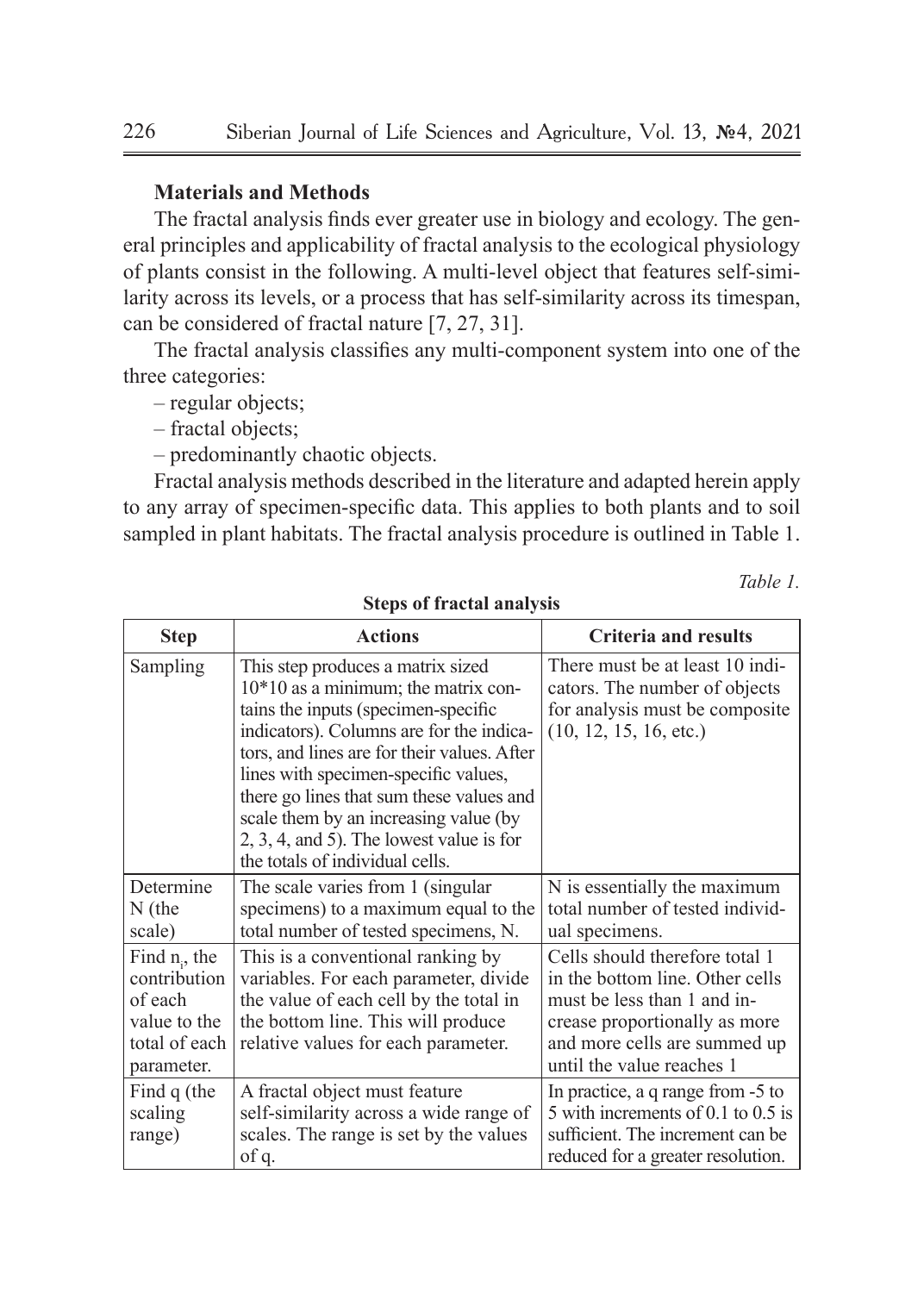| End of a Table 1. |  |  |
|-------------------|--|--|
|-------------------|--|--|

| Calculate    | 1. For each q, raise the values of the    | The result is the scaling of       |
|--------------|-------------------------------------------|------------------------------------|
| the value of | matrix to the power of q.                 | distribution moments Mq            |
| distribution | 2. In each of the matrices, find the to-  |                                    |
| moments Mg   | tals of each horizontal row in each line. |                                    |
| Scaling of   | Fundamental for fractal analysis is       | logMq is in a significant cor-     |
| the distri-  | the fact that Mq is a power function      | relation with logN; this is the    |
| bution mo-   | of N. This can be proven by calcu-        | fundamental sign of self-sim-      |
| ments Mg     | lating the coefficients of correlation    | ilarity in the tested object,      |
|              | between the logarithms of these pa-       | therefore of its potential fractal |
|              | rameters for the given q.                 | nature.                            |

Self-similarity is considered proven if logMq is in significant correlation with logN across the q range. This is the primary condition of being in line with the principles of fractal formalism.

The practice of fractal analysis of plant and soil parameters has shown that the coefficient of significant ( $p \le 0.05$ ) correlation between logMq and logN may vary in a range that depends on the object under analysis. A coefficient equal to 1 in absolute value means that the input array contains indicators of identical elements and represents a regular object. If the coefficient deviates from -1 to 1 whilst still being significant, it signifies a greater diversity in specimen-specific indicators.

# **Results and Discussions**

Studies carried out by the authors hereof show that indeed, habitat and in particular the mineral nutrition it provides is of utmost importance for diversifying the indicators. Stress that *Oxycoccus palustris* Pers., *Chamaedaphne calyculáta* (L.) Moench., *Andromeda polifolia* L. was exposed to was measured by fractal analysis of plant and soil parameters in a control field and an experimental field. The control field was the tested plants' natural habitat. The experimental field was natural habitat with a single application of Nitroammophosca, see Table 2.

*Table 2.*

| No. | Object,<br>year, site       | <b>Parameters used</b><br>in fractal analysis                                      | Average absolute value of the log-<br>Mq-logN correlation coefficient |
|-----|-----------------------------|------------------------------------------------------------------------------------|-----------------------------------------------------------------------|
|     | Cranberry.<br>2014, control | Morphological and weight parame-<br>ters, total flavonoid content                  | 0.922                                                                 |
| 2   | Cranberry,                  | Morphological and weight parame-<br>2014, fertilized ters, total flavonoid content | 0.915                                                                 |
|     | Myrtle, 2014,<br>control    | Morphological and weight parame-<br>ters, total flavonoid content                  | 0.922                                                                 |
|     |                             |                                                                                    |                                                                       |

**Fractal analysis of the indicators of** *Oxycoccus palustris* **Pers.,** *Chamaedaphne calyculáta* **(L.) Moench.,** *Andromeda polifolia* **L. and soil in Western Siberia**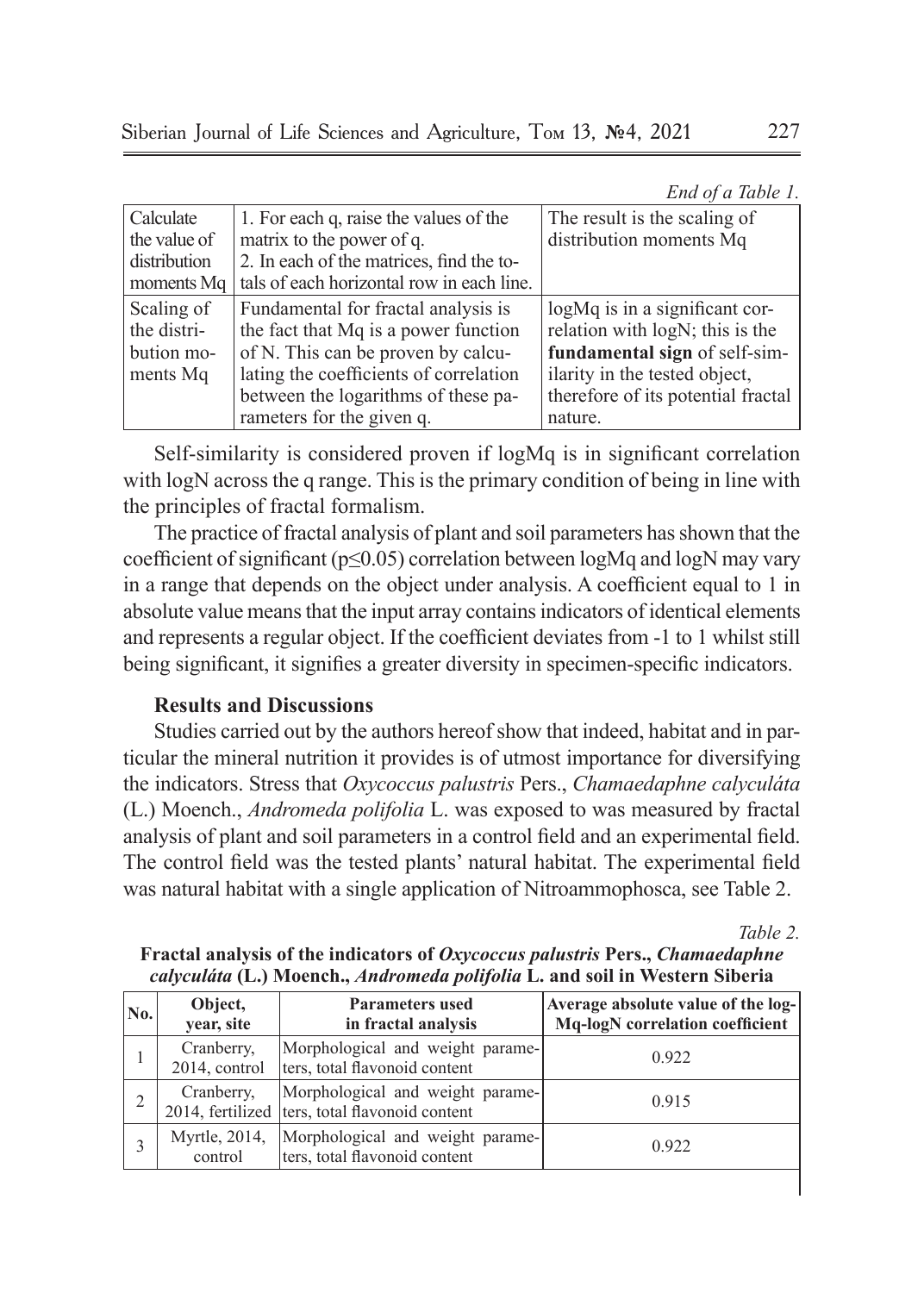|  |  | End of a Table 2. |  |
|--|--|-------------------|--|
|--|--|-------------------|--|

|   | Myrtle, 2014,<br>fertilized    | Morphological and weight parame-<br>ters, total flavonoid content                  | 0.995 |
|---|--------------------------------|------------------------------------------------------------------------------------|-------|
|   | Bog rosemary,<br>2014, control | Morphological and weight parame-<br>ters, total flavonoid content                  | 0.922 |
| 6 | Bog rosemary,                  | Morphological and weight parame-<br>2014, fertilized ters, total flavonoid content | 0.920 |
|   | Soil, 2014,<br>control         | Concentrations of P, N, Cd, Pb, Cu,<br>Zn, Fe, Mn                                  | 0.88  |
|   | Soil, 2014, fer-<br>tilized    | Concentrations of P, N, Cd, Pb, Cu,<br>Zn, Fe, Mn                                  | 0.922 |

# **Notes:**

1. Nitroammophosca, an N/P/K fertilizer, was applied once early in summer vegetation at a dose of 16 kg/ha.

2. All the correlation coefficients shown in the table are significant at  $p \leq 0.05$ 

3. A total of 27 plant indicators and 10 soil indicators were tested by fractal analysis.

As shown in Table 2, two of the three tested species (*Oxycoccus palustris*  Pers., *Andromeda polifolia* L.) had a slight reduction in their logMq-logN correlation coefficient as a result of applying the fertilizer in early vegetation; thus, the difference between the specimen-specific morphological and physiological indicators increased. The authors hereof believe this could indicate a slight improvement in their habitats.

Therefore, it might be safe to say that the logMq-logN correlation coefficient for different species in their natural habitats can be used as a universal stress indicator.

This study produced a general algorithm of how to use fractal analysis to assess the condition of plants exposed to a varying degree of stress. Fractal analysis-based testing for stress involves these steps:

1. Collect specimen-specific indicator values.

- 2. Add the input to the unified matrix.
- 3. Find (if necessary, adjust) the scaling range q.
- 4. Run the fractal analysis.
- 5. Find the logMq-logN correlation coefficients.

6. Compare the coefficients against the reference, i.e., against the values typical of regular objects (-1 for negative q, 1 for positive q).

7. Find the deviation of the correlation coefficient from the reference for each q.

8. Assess the stress.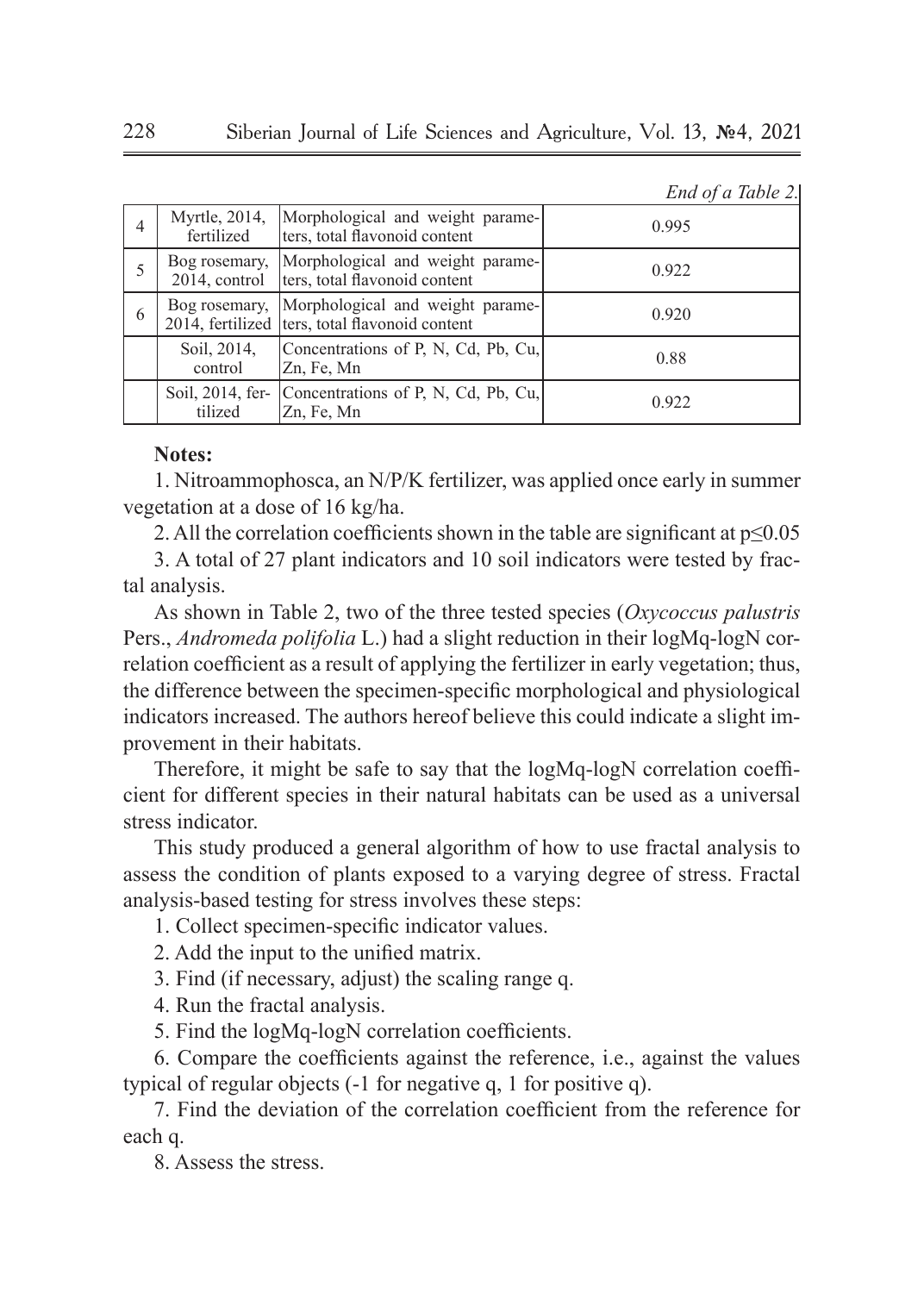# **Conclusions**

The proposed plant stress assessment technique can use any data specific to a single plant specimen, whether it is growth or morphological indicators, the concentrations of individual metabolites including the secondary ones, or local readings of the habitats, be it soil, atmospheric, or hydrological readings. The key requirement is to avoid zeroes in data as much as possible, as such data might skew the calculations and result in misevaluation of stress. The method requires a minimum data array of 10\*10 (10 plant specimens and 10 indicators). Stress calculations involve Excel and Statistica.

## **Acknowledgments**

The work was supported by the grant from the Russian Foundation for Basic Research (RFBR) 18-44-860006 r\_a.

## *References*

- 1. Aleksandrova V.V., Ivanov V.B., Vojtova V.A. *Siberian Journal of Life Sciences and Agriculture,* 2020, vol. 12 (1), pp. 71–78. https://doi.org/10.12731/2658- 6649-2020-12-1-71-78
- 2. Aleksandrova V.V., Ivanov V.B., Ivanov N.A., Marach V.S. *V mire nauchnyh otkrytij*  [Siberian Journal of Life Sciences and Agriculture], 2017. vol. 9. № 1-2. pp. 36-41.
- 3. Bever J.D., Dickie I.A., Facelli E., Facelli J.M., Klironomos J., Moora M, ... Rillig M.C. Rooting theories of plant community ecology in microbial interactions. *Trends in Ecology and Evolution,* 2010, vol. 25, no. 8, pp. 468–478. https://doi.org/10.1016/j.tree.2010.05.004
- 4. Volkov I.M., Ryahin M.S., Belousov S.N., Aleksandrova V.V., Ivanov V.B. *Neftyanoe hozyajstvo* [Oil Industry]*.* 2018, vol. 2, pp. 109-112. https://doi. org/10.24887/0028-2448-2018-2-109-112
- 5. Bundy J.G., Davey M.P., Viant M.R. Environmental metabolomics: a critical review and future perspectives. *Metabolomics,* 2009, vol. 5, no. 1, pp. 3-21. http://dx.doi.org/10.1007/s11306-008-0152-0
- 6. Gaston K.J., Choun S.L. Neutrality and niche. *Functional ecology*, 2005, vol. 19, no. 1, pp. 1-6. https://doi.org/10.1111/j.0269-8463.2005.00948.x
- 7. Gelashvili D.B., Iudin D.I., Rosenberg G.S., Yakimov V.N., Solntsev L.A. *Fraktaly i mul'tifraktaly v bioekologii* [Fractals and multifractals in bioecology]. Nizhny Novgorod: Nizhny Novgorod University, 2013, 370 p.
- 8. Ivanov V.B., Alexandrova V.V., Usmanov I.Y., Yumagulova E.R., Chibrikov O.V., Ivanov N.A., Shcherbakov A.V. *Vegetos: An International Journal of Plant Research*, 2016, vol. 29, no. 2, pp. 47-50. https://doi.org/10.5958/2229- 4473.2016.00018.5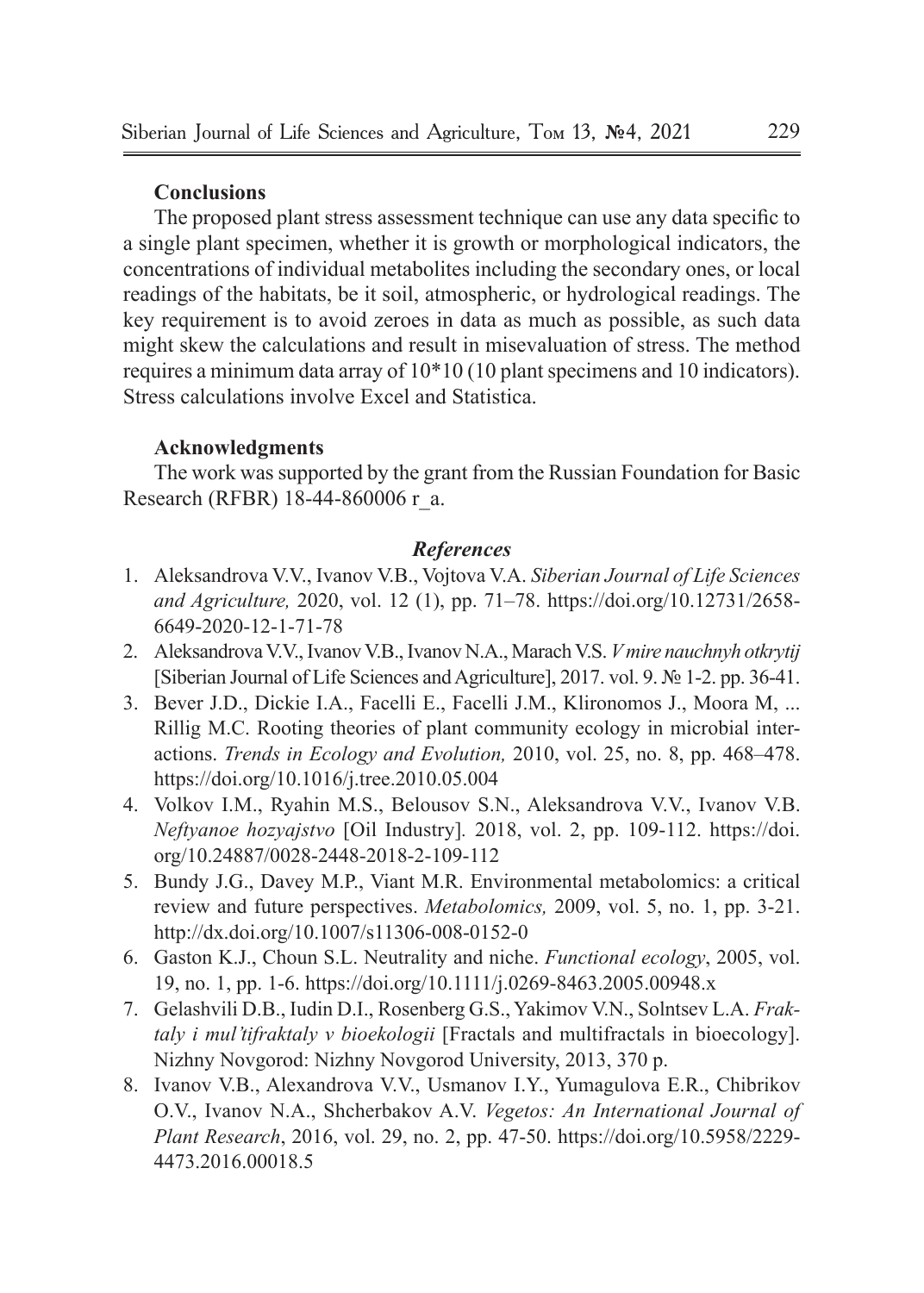- 9. Ivanov V., Shcherbakov A. *Modern Phytomorphology*, 2021, vol. 15, pp. 56-61. https://www.phytomorphology.com/articles/enzymes-of-flavonoid-biosynthesis-as-a-reason-for-the-polyvariant-nature-of-their-accumulation.pdf
- 10. Ivanov V.B., Shcherbakov A.V., Gonhar I.G., Ivanova A.V., Usmanov I.Yu. *International Journal of Advanced Biotechnology and Research (IJABR),* 2019, vol. 10, no. 2, pp. 456-464. https://bipublication.com/files/ijabr2019263Ivanov.pdf
- 11. Ivanov V., Shcherbakov A., Usmanov I. *Modern Phytomorphology,* 2021, vol. 15, pp. 48-50. https://www.phytomorphology.com/articles/bifurcations-and-neutrality-in-the-biosynthesis-of-plant-flavonoids.pdf
- 12. Ivanov V.B., Dolgih A.M., Loginov A.M., Ivanova L.G. *V mire nauchnyh otkrytij* [Siberian Journal of Life Sciences and Agriculture]*,* 2018. vol. 10. № 3-2. pp. 28-36.
- 13. Kimura M. *The Neutral Theory of Molecular Evolution.* Cambridge: Cambridge University Press, 1983. https://doi.org/10.1017/CBO9780511623486
- 14. Lambers H., Chapin F.S., Pons T.L. *Plant physiological ecology.* Springer, 2008, 605 p. https://www.springer.com/gp/book/9781493937059
- 15. Mavletova-Chistyakova M.V., Shcherbakov A.V., Ivanov V.B., Yumagulova E.R., Usmanov I.Yu. *Vestnik Nizhnevartovskogo gosudarstvennogo universiteta* [Bulletin of Nizhnevartovsk State Humanitarian University]. 2017, vol. 4, pp. 124-133. https://vestnik.nvsu.ru/2311-1402/article/view/49618
- 16. Mandelbrot B.B. *The fractal geometry of nature.* New York: Freeman, 1982, 468 p.
- 17. Mierziak J., Kostyn K., Kulma A. Flavonoids as Important Molecules of Plant Interactions with the Environment. *Molecules.* 2014, vol. 19, no. 10, pp. 16240- 16265. https://doi.org/10.3390/molecules191016240
- 18. McGill B.J. Towards a unification on unified theories of biodiversity. *Ecology Letters,* 2010, vol. 13, no. 5, pp. 627-642. https://doi.org/10.1111/j.1461- 0248.2010.01449.x
- 19. Petrussa E., Braidot E., Zancani M., Peresson C., Bartolini A., Patui S., Vianello A. Plant flavonoids-biosynthesis, transport and involvement in stress responses. *Int. J. Mol. Sci,* 2013, vol. 14, no. 7, pp. 14950–14973. https://doi.org/10.3390/ iims140714950
- 20. Rosenberg G.S. *Modeli v fitocenologii.* Мoscow: USSR: Publishing House Nauka, 1984, 240 p.
- 21. Rosenberg G.S. Introduction to Theoretical Ecology / In two volumes; 2nd ed., revised and expanded. Togliatti: Cassandra, 2013. V. 1. 565 p. V. 2. 445 p.
- 22. Tilman D. Niche tradeoffs, neutrality, and community structure: A stochastic theory of resource competition, invasion and community assembly. *Presiding*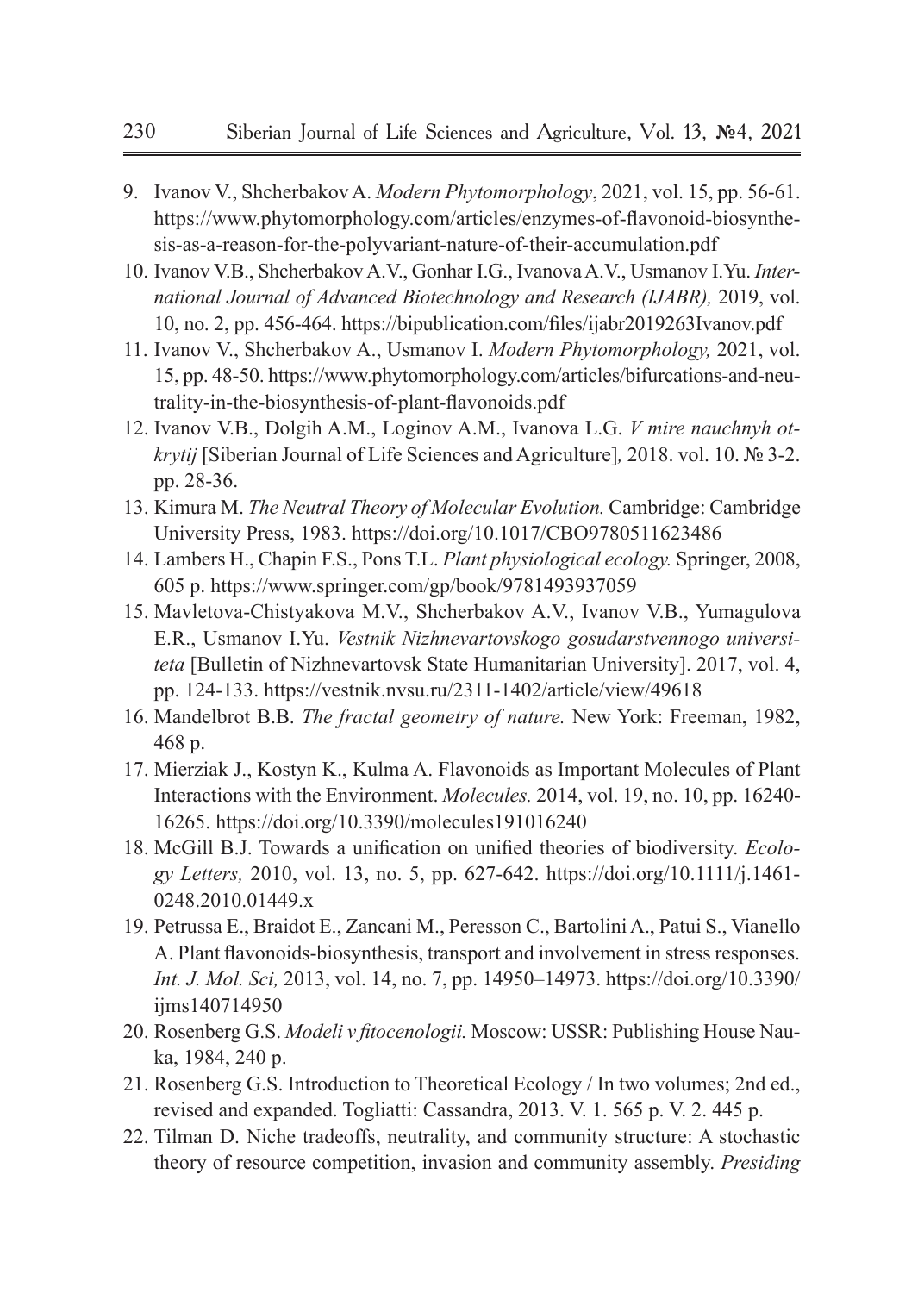*of the National Academy of Science (PNAS),* 2004, vol. 101, no. 30, pp. 10854– 10861. https://doi.org/10.1073/pnas.0403458101

- 23. Usmanov I.Yu., Shcherbakov A.V., Mavletova M.V., Yumagulova E.R., Ivanov V.B., Aleksandrova V.V. *Izvestiya Samarskogo nauchnogo centra Rossijskoj* akademii nauk [Bulletin of the Samara Scientific Center of the Russian Academy of Sciences]. 2016, vol. 18 (2-2), pp. 525-529. http://www.ssc.smr.ru/media/ journals/izvestia/2016/2016\_2\_525\_529.pdf
- 24. Usmanov I.Yu., Yumagulova E.R., Ivanov V.B., Korkina E.A., Shcherbakov A.V., Ivanov N.A., Ryabuha A.V. *Vestnik Nizhnevartovskogo gosudarstvennogo universiteta* [Bulletin of Nizhnevartovsk State Humanitarian University], 2016, vol. 2, pp. 87-94. https://vestnik.nvsu.ru/2311-1402/article/view/49497
- 25. Usmanov I.Yu., Ivanov V.B., Ivanov N.A. *Ekologicheskie problemy bassejnov krupnyh rek – 6: Materialy mezhdunarodnoj konferencii* [Environmental problems of large river basins - 6: Materials of the international conference]. Tol'yatti: Anna, 2018, pp. 303-305.
- 26. Usmanov I.Yu., Ovechkina E.S., Yumagulova E.R., Ivanov V.B., Shcherbakov A.V., Shayahmetova R.I. *Vestnik Nizhnevartovskogo gosudarstvennogo universiteta* [Bulletin of Nizhnevartovsk State Humanitarian University], 2015, no. 1, pp. 79-86. https://vestnik.nvsu.ru/2311-1402/article/view/49407
- 27. Usmanov I.Yu., Shcherbakov A.V., Ivanov V.B., Yumagulova E.R. *Trudy IX S"ezda obshchestva fiziologov rastenij Rossii «Fiziologiya rastenij - osnova sozdaniya rastenij budushchego»* [IX Congress of the Society of Plant Physiologists of Russia "Plant Physiology - the basis for the creation of plants of the future"]. Kazan': Izdatel'stvo Kazanskogo universiteta, 2019, 446 p.
- 28. Usmanov I.YU., Shcherbakov A.V., Yumagulova E.R., Ivanov V.B. *Ekologiya i evolyuciya: novye gorizonty. Materialy Mezhdunarodnogo simpoziuma, posvyashchennogo 100-letiyu akademika S.S. Shvarca. Institut ekologii rastenij i zhivotnyh* [Ecology and Evolution: New Horizons. Materials of the International Symposium dedicated to the 100th anniversary of Academician S.S. Schwartz]. UrO RAN, 2019, pp. 288-289.
- 29. Usmanov I.Yu., Yumagulova E.R., Aleksandrova V.V., Gonchar I.G., Shcherbakov A.V., Ivanov V.B. *Vestnik Nizhnevartovskogo gosudarstvennogo universiteta* [Bulletin of Nizhnevartovsk State Humanitarian University], 2019, no. 2, pp. 59-71. https://doi.org/10.36906/2311-4444/19-2/08
- 30. Usmanov I.Yu., Yumagulova E.R., Ivanov V.B., Aleksandrova V.V., Ivanov N.A., Schaichmetova R.I., Scherbakov A.V., Mavletova-Chistuakova M.V. *Vegetos: An International Journal of Plant Research,* 2017, vol. 30, no. 4, pp. 81-85. https://doi.org/10.5958/2229-4473.2017.00195.1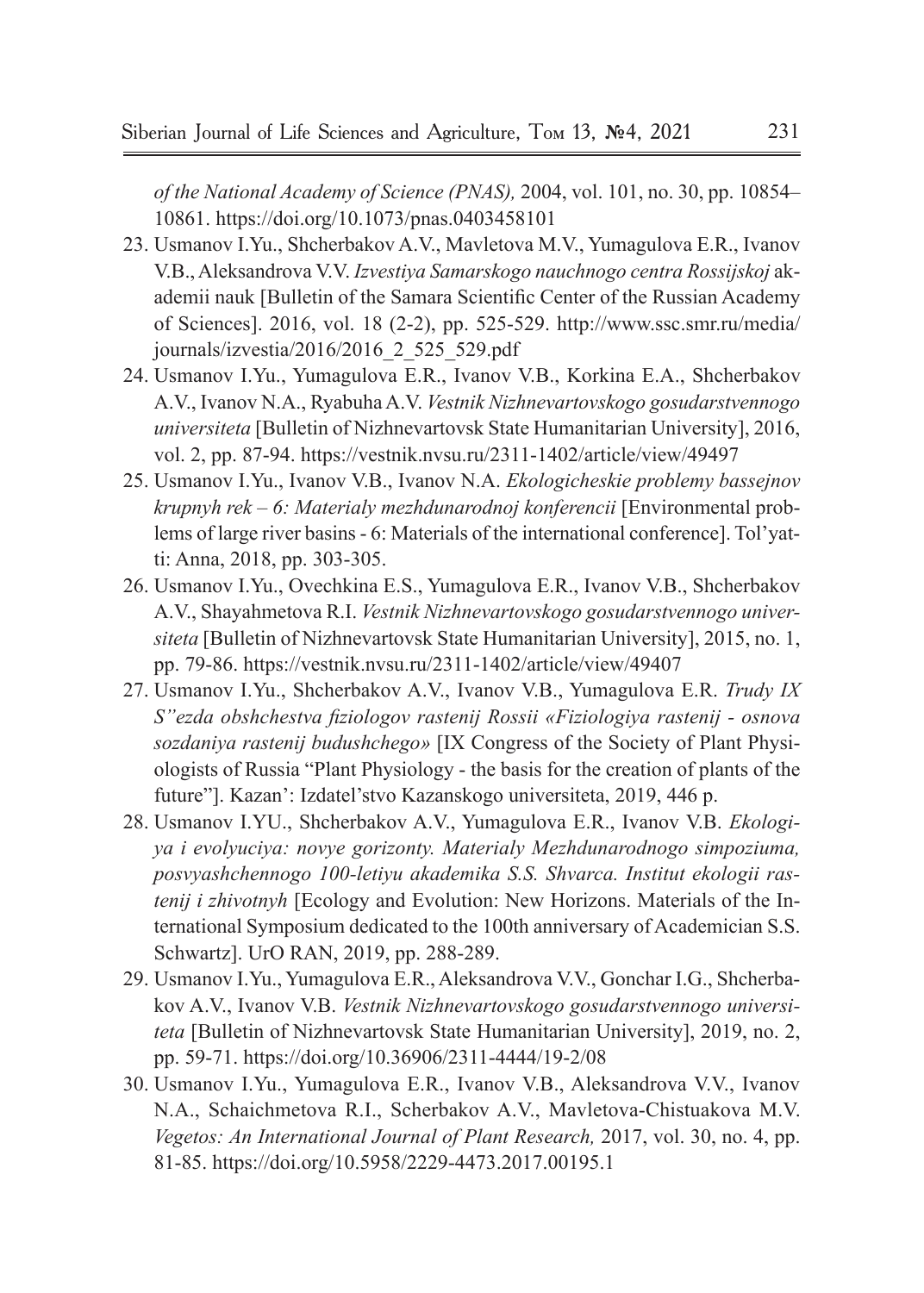- 31. Usmanov I., Ivanov V., Shcherbakov A. *Modern Phytomorphology,* 2020, vol. 14, pp. 77-84. https://www.phytomorphology.com/articles/system-for-ecological-regulation-of-the-biosynthesis-of-flavonoids-as-a-strange-attractor.pdf
- 32. Usmanov I.Yu., Yumagulova E.R., Aleksandrova V.V., Ivanov S.P., Shcherbakov A.V., Ivanov V.B., Gonchar I.G. *Modern Phytomorphology,* 2019, vol. 13, pp. 35-40. https://nvsu.ru/ru/scientific\_laboratories/396/55.pdf
- 33. Usmanov I.Yu., Ivanov V.B., Abdrakhimova G.S., Shcherbakov A.V., Yumagulova E.R., Aleksandrova V.V. *International Journal of Advanced Biotechnology and Research,* 2019, vol. 10, no. 2, pp. 369-376. https://www.bipublication.com/ files/ijabr2019252Usmanov.pdf
- 34. Usmanov I.Yu., Yumagulova E.R., Ovechkina E.S., Ivanov V.B., Aleksandrova V.V., Ivanov N.A., Shcherbakov A.B. *Vegetos: An International Journal of Plant Research,*  2016, vol. 29, no. 1, pp. 1-3. https://doi.org/10.5958/2229-4473.2016.00002.1
- 35. Usmanov I., Shcherbakov A., Ivanov V., Ivanov S., Gonchar I. *Modern Phytomorphology,* 2020, vol. 14, pp. 13-19. https://doi.org/10.5281/zenodo.4453866
- 36. Usmanov I.Yu., Scherbakov A.V., Ivanov V.B., Ivanova A.V. Fractal Nature of Multidimensional Ecological Niche: Real Habitats in South Trans-Urals / S.G. Maximova, R.I. Raikin, M.M. Silantyeva, & A.A. Chibilyov (Eds.), *Advances in Natural, Human-Made, and Coupled Human-Natural Systems*. Cham, Switzerland: Springer, 2021.
- 37. Harborne J.B. The flavonoids: advances in research since. Springer, 1980. https://www.springer.com/gp/book/9780412287701
- 38. Hubbell S.P. Neutral theory and the evolution of ecological equivalence. *Ecology,* 2006, vol. 87, no. 6, pp. 1387-1398. https://doi. org/10.1890/0012-9658(2006)87[1387:ntateo]2.0.co;2
- 39. Scherbakov A.V., Ivanov V.B., Ivanova A.V., Usmanov I.Y. The Equifinal Achievement of the Total Antioxidant Activity of Flavonoids by Plants in Various Habitats. *IOP Conference Series: Earth and Environmental Science*, 2021, vol. 670(1). https://doi.org/10.1088/1755-1315/670/1/012018

### *Список литературы*

- 1. Александрова В.В., Иванов В.Б., Войтова В.А. Анализ корреляционной зависимости результатов токсикологических экспериментов от уровня рН воды // Siberian Journal of Life Sciences and Agriculture. 2020. Т. 12, № 1. С. 71-78. https://doi.org/10.12731/2658-6649-2020-12-1-71-78
- 2. Александрова В.В., Иванов В.Б., Иванов Н.А., Марач В.С. Оценка качества воды озер нижневартовского района по критерию выживаемости Daphnia Magna // В мире научных открытий. 2017. Т. 9, № 1-2. С. 36-41.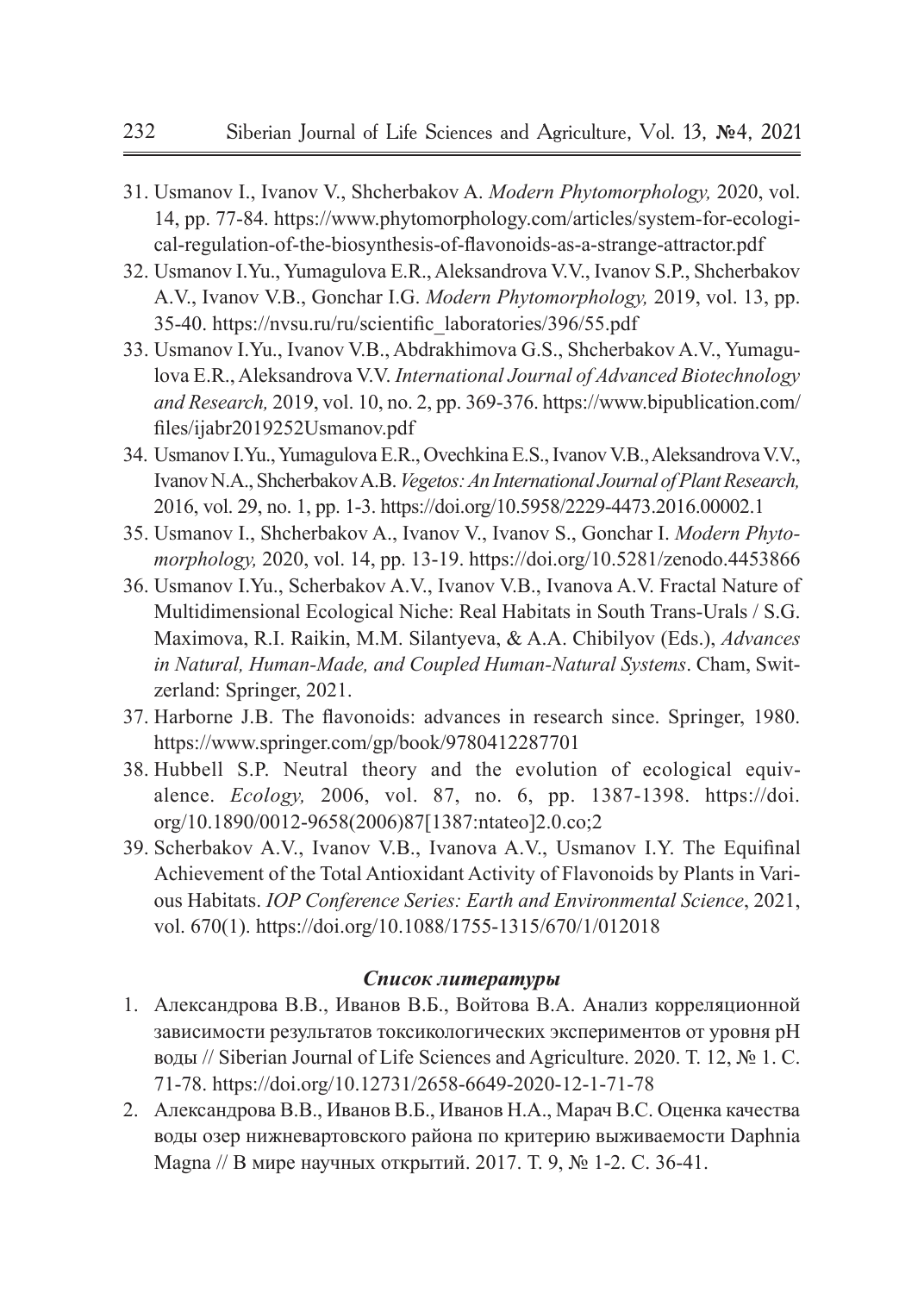- 3. Bever J.D., Dickie I.A., Facelli E., Facelli J.M., Klironomos J., Moora M, ... Rillig M.C. Rooting theories of plant community ecology in microbial interactions // Trends in Ecology and Evolution, 2010, vol. 25, no. 8, pp. 468–478. https://doi.org/10.1016/j.tree.2010.05.004
- 4. Волков И.М., Ряхин М.С., Белоусов С.Н., Александрова В.В., Иванов В.Б. Обеспечение экологической безопасности проектных решений на территории лицензионных участков недропользователей с применением наилучших доступных технологий // Нефтяное хозяйство. 2018. № 2. С. 109-112. https://doi.org/10.24887/0028-2448-2018-2-109-112
- 5. Bundy J.G., Davey M.P., Viant M.R. Environmental metabolomics: a critical review and future perspectives // Metabolomics, 2009, vol. 5, no. 1, pp. 3-21. http://dx.doi.org/10.1007/s11306-008-0152-0
- 6. Gaston K.J., Choun S.L. Neutrality and niche // Functional ecology, 2005, vol. 19, no. 1, pp. 1-6. https://doi.org/10.1111/j.0269-8463.2005.00948.x
- 7. Гелашвили Д.В., Иудин Д.И., Розенберг Г.С., Якимов В.Н. Солнцев Л.А. Фракталы и мультифракталы в биоэкологии. Нижний Новгород: Нижегородский университет, 2013. 370 с.
- 8. Ivanov V.B., Alexandrova V.V., Usmanov I.Y., Yumagulova E.R., Chibrikov O.V., Ivanov N.A., Shcherbakov A.V. Comparative evaluation of migrating anthropogenic impurities in ecosystems of the Middle Ob Region through Bioindication and Chemical analysis // Vegetos: An International Journal of Plant Research, 2016, vol. 29, no. 2, pp. 47-50. https://doi.org/10.5958/2229- 4473.2016.00018.5
- 9. Ivanov V., Shcherbakov A. Enzymes of flavonoid biosynthesis as a reason for the polyvariant nature of their accumulation // Modern Phytomorphology, 2021, vol. 15, pp. 56-61. https://www.phytomorphology.com/articles/enzymes-of-flavonoid-biosynthesis-as-a-reason-for-the-polyvariant-nature-of-their-accumulation.pdf
- 10. Ivanov V.B., Shcherbakov A.V., Gonhar I.G., Ivanova A.V., Usmanov I.Yu. Using the Principles of Fractal Analysis for Description of Plant Flavonids Metabolism // International Journal of Advanced Biotechnology and Research (IJABR), 2019, vol. 10, no. 2, pp. 456-464. https://bipublication.com/files/ ijabr2019263Ivanov.pdf
- 11. Ivanov V., Shcherbakov A., Usmanov I. Bifurcations and neutrality in the biosynthesis of plant flavonoids // Modern Phytomorphology, 2021, vol. 15, pp. 48-50. https://www.phytomorphology.com/articles/bifurcations-and-neutrality-in-the-biosynthesis-of-plant-flavonoids.pdf
- 12. Иванов В.Б., Долгих А.М., Логинов А.М., Иванова Л.Г. Проблема добычи углеводородов и рекультивации нефтезагрязненных земель на территории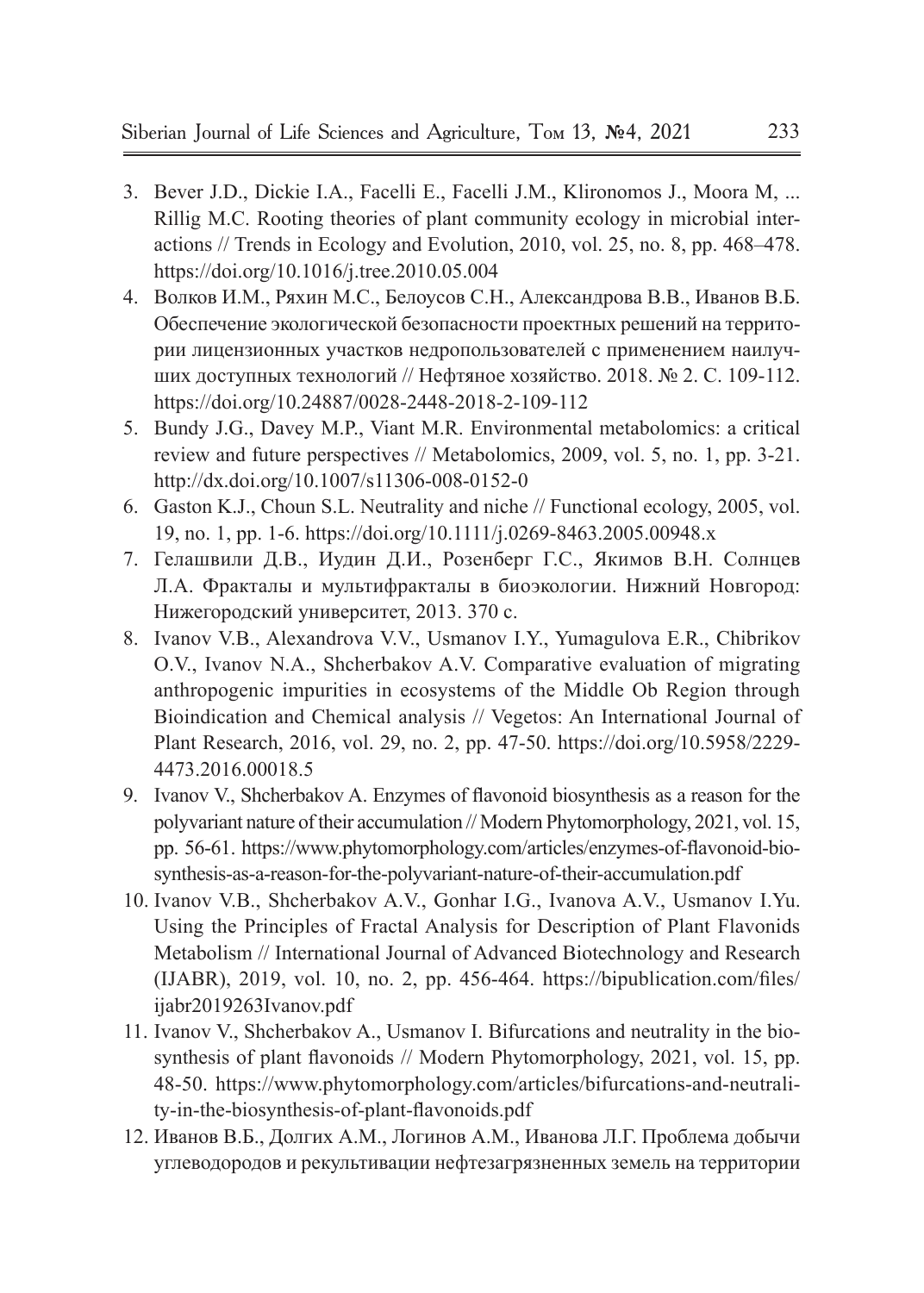Ханты-Мансийского автономного округа-Югры // В мире научных открытий. 2018. Т. 10, № 3-2. С. 28-36.

- 13. Kimura M. The Neutral Theory of Molecular Evolution. Cambridge: Cambridge University Press, 1983. https://doi.org/10.1017/CBO9780511623486
- 14. Lambers H., Chapin F.S., Pons T.L. Plant physiological ecology. Springer, 2008, 605 p. https://www.springer.com/gp/book/9781493937059
- 15. Мавлетова-Чистякова М.В., Щербаков А.В., Иванов В.Б., Юмагулова Э.Р., Усманов И.Ю. Пульсирующая мозаичность параметров почв Южного Зауралья // Вестник Нижневартовского государственного университета. 2017. № 4. С. 124-133. https://vestnik.nvsu.ru/2311-1402/article/view/49618/ru\_RU
- 16. Mandelbrot B.B. The fractal geometry of nature. New York: Freeman, 1982, 468 p.
- 17. Mierziak J., Kostyn K., Kulma A. Flavonoids as Important Molecules of Plant Interactions with the Environment // Molecules, 2014, vol. 19, no. 10, pp. 16240-16265. https://doi.org/10.3390/molecules191016240
- 18. McGill B.J. Towards a unification on unified theories of biodiversity // Ecology Letters, 2010, vol. 13, no. 5, pp. 627-642. https://doi.org/10.1111/j.1461- 0248.2010.01449.x
- 19. Petrussa E., Braidot E., Zancani M., Peresson C., Bartolini A., Patui S., Vianello A. Plant flavonoids-biosynthesis, transport and involvement in stress responses // Int. J. Mol. Sci, 2013, vol. 14, no. 7, pp. 14950–14973. https://doi.org/10.3390/ iims140714950
- 20. Розенберг Г.С. Модели в фитоценологии. М.: Наука, 1984. 240 с.
- 21. Розенберг Г.С. Введение в теоретическую экологию / В 2-х т.; Изд. 2-е, исправленное и дополненное. Тольятти: Кассандра, 2013. Т. 1. 565 с. Т. 2. 445 с.
- 22. Tilman D. Niche tradeoffs, neutrality, and community structure: A stochastic theory of resource competition, invasion and community assembly // Presiding of the National Academy of Science (PNAS), 2004, vol. 101, no. 30, pp. 10854–10861. https://doi.org/10.1073/pnas.0403458101
- 23. Усманов И.Ю., Щербаков А.В., Мавлетова М.В., Юмагулова Э.Р., Иванов В.Б., Александрова В.В. Пульсирующая многомерная экологическая ниша растений: расширение объема понятия // Известия Самарского научного центра Российской академии наук. 2016. Т. 18, № 2-2. С. 525-529. http:// www.ssc.smr.ru/media/journals/izvestia/2016/2016\_2\_525\_529.pdf
- 24. Усманов И.Ю., Юмагулова Э.Р., Иванов В.Б., Коркина Е.А., Щербаков А.В., Иванов Н.А., Рябуха А.В. Адаптация экосистем Среднего Приобья в зоне нефтедобычи: иерархия и длительность процессов // Вестник Ниж-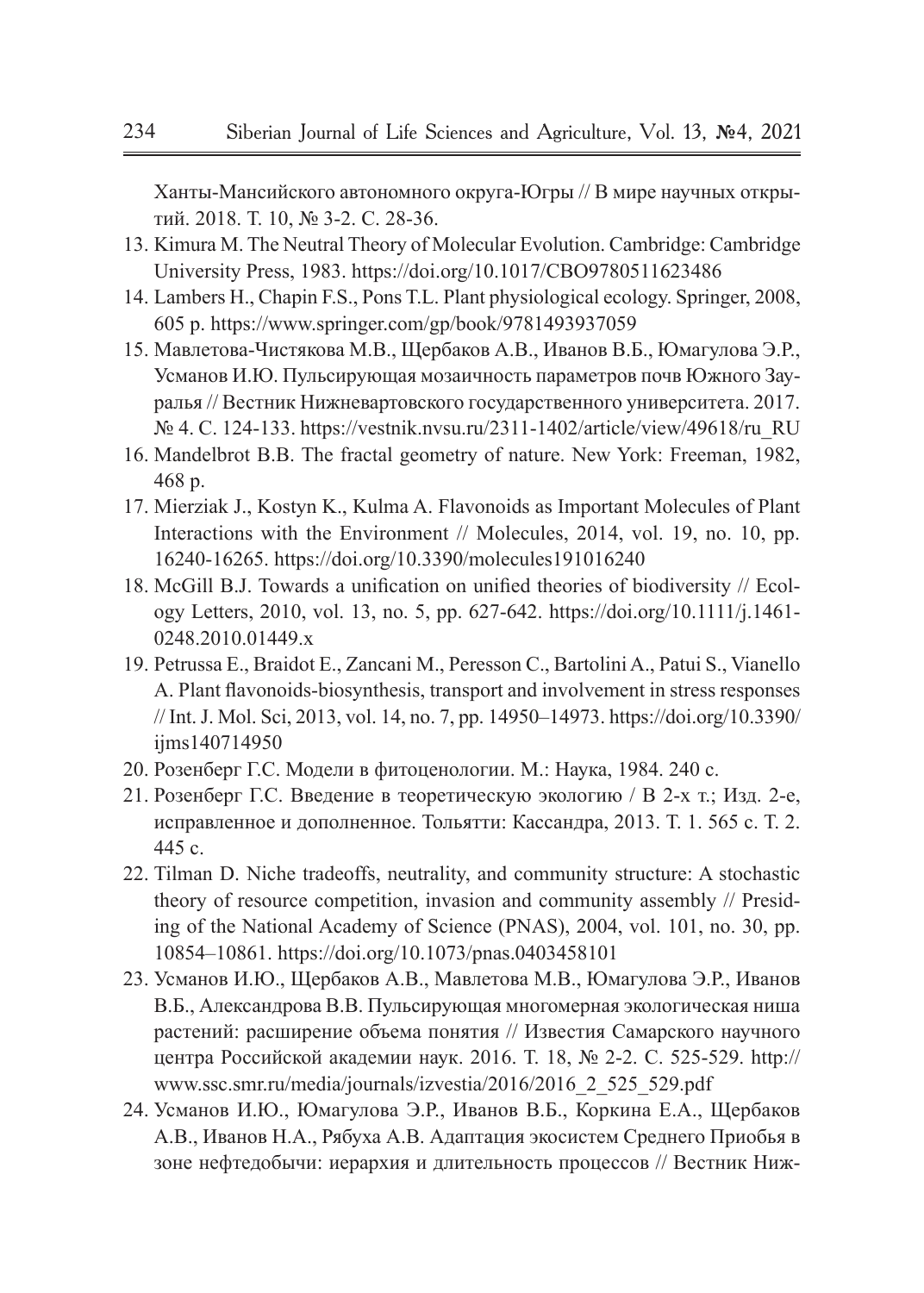невартовского государственного университета. 2016. № 2. С. 87-94. https:// vestnik.nvsu.ru/2311-1402/article/view/49497

- 25. Усманов И.Ю., Иванов В.Б., Иванов Н.А. Самовосстановление экосистем Среднего Приобья при антропогенных воздействиях нефтедобывающего комплекса // Экологические проблемы бассейнов крупных рек – 6: Материалы международной конференции. Тольятти: Анна, 2018. С. 303-305.
- 26. Усманов И.Ю., Овечкина Е.С., Юмагулова Э.Р., Иванов В.Б., Щербаков А.В., Шаяхметова Р.И. Проблемы самовосстановления экосистем Среднего Приобья при антропогенных воздействиях нефтедобывающего комплекса // Вестник Нижневартовского государственного университета. 2015. № 1. С. 79-86. https://vestnik.nvsu.ru/2311-1402/article/view/49407
- 27. Усманов И.Ю., Щербаков А.В., Иванов В.Б., Юмагулова Э.Р. Фрактальный анализ системы биосинтеза флавоноидов // IX Съезд общества физиологов растений России «Физиология растений - основа создания растений будущего». Тезисы докладов. Казань, 2019. С. 446.
- 28. Усманов И.Ю., Щербаков А.В., Юмагулова Э.Р., Иванов В.Б. Признаки нейтральности при формировании спектров флавоноидов в природных ценопопуляциях // Экология и эволюция: новые горизонты. Материалы Международного симпозиума, посвященного 100-летию академика С.С. Шварца. Институт экологии растений и животных УрО РАН, 2019. С. 288-289.
- 29. Усманов И.Ю., Юмагулова Э.Р., Александрова В.В., Гончар И.Г., Щербаков А.В., Иванов В.Б. Комплексы флавоноидов Chamaedaphne Calyculata (L.) Moench олиготрофных болот Средней Оби // Вестник Нижневартовского государственного университета. 2019. № 2. С. 59-71. https://doi. org/10.36906/2311-4444/19-2/08
- 30. Usmanov I.Yu., Yumagulova E.R., Ivanov V.B., Aleksandrova V.V., Ivanov N.A., Schaichmetova R.I., Scherbakov A.V., Mavletova-Chistuakova M.V. Physiological barriers for adventitious species invasion in oligotroph ecosystems of the middle Ob Area // Vegetos: An International Journal of Plant Research, 2017, vol. 30, no. 4, pp. 81-85. https://doi.org/10.5958/2229-4473.2017.00195.1
- 31. Usmanov I., Ivanov V., Shcherbakov A. System for ecological regulation of the biosynthesis of flavonoids as a strange attractor // Modern Phytomorphology. 2020. Vol. 14. pp. 77-84. https://www.phytomorphology. com/articles/system-for-ecological-regulation-of-the-biosynthesis-of-flavonoids-as-a-strange-attractor.pdf
- 32. Usmanov I.Yu., Yumagulova E.R., Aleksandrova V.V., Ivanov S.P., Shcherbakov A.V., Ivanov V.B., Gonchar I.G. Fractal analysis of flavonoids in complex chemical compositions in extracts of Chamaedaphne calyculata (L.) Moench (ERICA-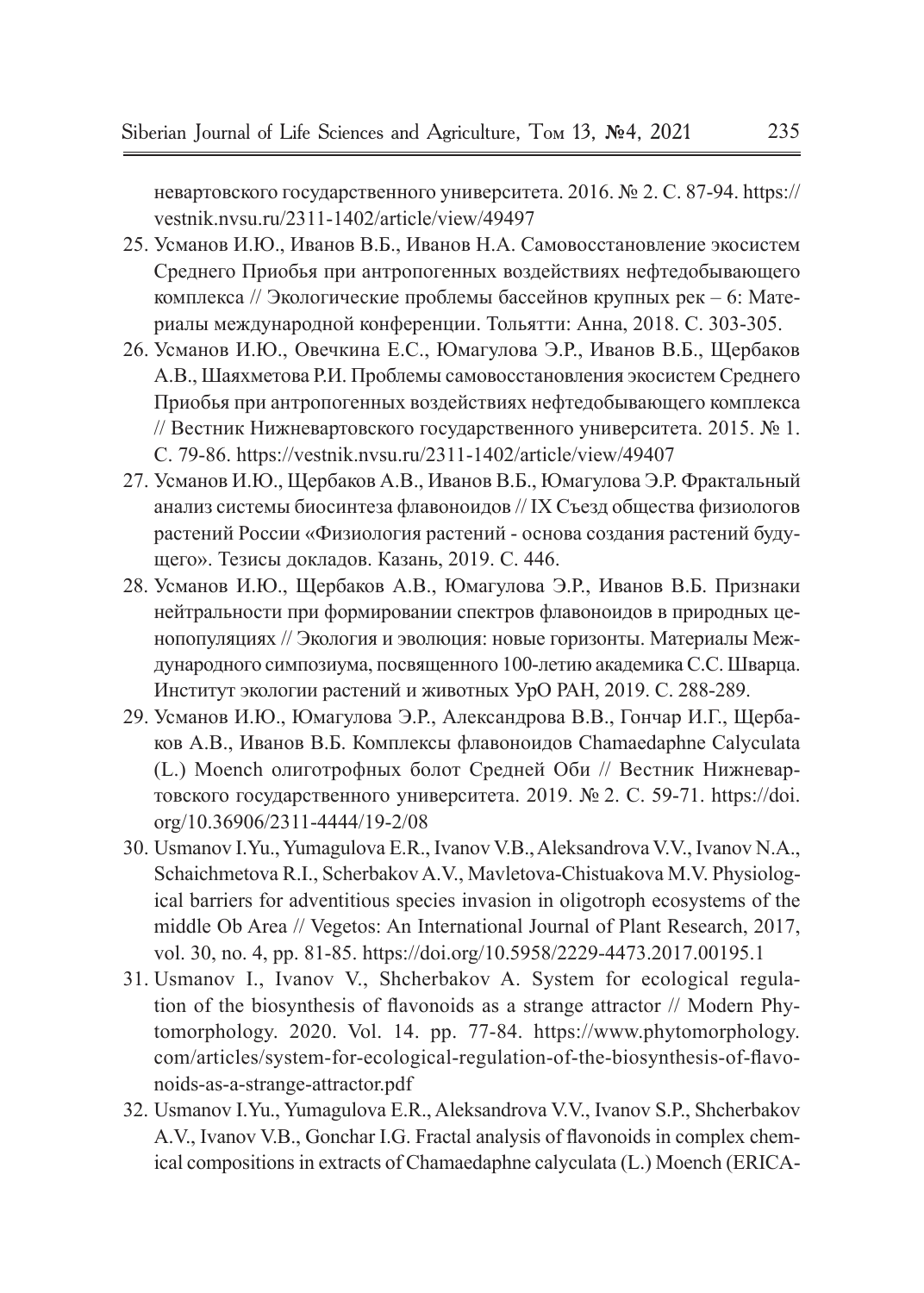CEAE) In oligotrophic swamps of Western Siberia // Modern Phytomorphology, 2019, Vol. 13, pp. 35-40. https://nvsu.ru/ru/scientific\_laboratories/396/55.pdf

- 33. Usmanov I.Yu., Ivanov V.B., Abdrakhimova G.S., Shcherbakov A.V., Yumagulova E.R., Aleksandrova V.V. Fractal Analysis of Flavonoids in Composition HPLC-Fingerprint Extracts of Oxycoccus palustris Pers. (ERICACEAE) in Oligotrophic Swamps of Western Siberia // International Journal of Advanced Biotechnology and Research, 2019, vol. 10, no. 2, pp. 369-376. https://www. bipublication.com/files/ijabr2019252Usmanov.pdf
- 34. Usmanov I.Yu., Yumagulova E.R., Ovechkina E.S., Ivanov V.B., Aleksandrova V.V., Ivanov N.A., Shcherbakov A.B. Fractal Analysis of Morpho-Physiological Parameters of Oxycoccus Palustris Pers in Oligotrophic Swamps of Western Siberia // Vegetos: An International Journal of Plant Research, 2016, vol. 29, no. 1, pp. 1-3. https://doi.org/10.5958/2229-4473.2016.00002.1
- 35. Usmanov I., Shcherbakov A., Ivanov V., Ivanov S., Gonchar I. Use of fractal analysis principles when describing flavonoids variety of the south transurals plants // Modern Phytomorphology, 2020, vol. 14, pp. 13-19. https://doi. org/10.5281/zenodo.4453866
- 36. Usmanov I.Yu., Scherbakov A.V., Ivanov V.B., Ivanova A.V. Fractal Nature of Multidimensional Ecological Niche: Real Habitats in South Trans-Urals / S.G. Maximova, R.I. Raikin, M.M. Silantyeva, & A.A. Chibilyov (Eds.) // Advances in Natural, Human-Made, and Coupled Human-Natural Systems. Cham, Switzerland: Springer, 2021.
- 37. Harborne J.B. The flavonoids: advances in research since. Springer, 1980. https://www.springer.com/gp/book/9780412287701
- 38. Hubbell S.P. Neutral theory and the evolution of ecological equivalence // Ecology, 2006, vol. 87, no. 6, pp. 1387-1398. https://doi. org/10.1890/0012-9658(2006)87[1387:ntateo]2.0.co;2
- 39. Scherbakov A.V., Ivanov V.B., Ivanova A.V., Usmanov I.Y. The Equifinal Achievement of the Total Antioxidant Activity of Flavonoids by Plants in Various Habitats // IOP Conference Series: Earth and Environmental Science, 2021, vol. 670 (1). https://doi.org/10.1088/1755-1315/670/1/012018

## **ДАННЫЕ ОБ АВТОРАХ**

**Иванов Вячеслав Борисович,** кандидат педагогических наук, доцент *ФГБОУ ВО «Нижневартовский государственный университет» ул. Ленина, 56, г. Нижневартовск, Ханты-Мансийский автономный округ, 628605, Российская Федерация karatazh@mail.ru*